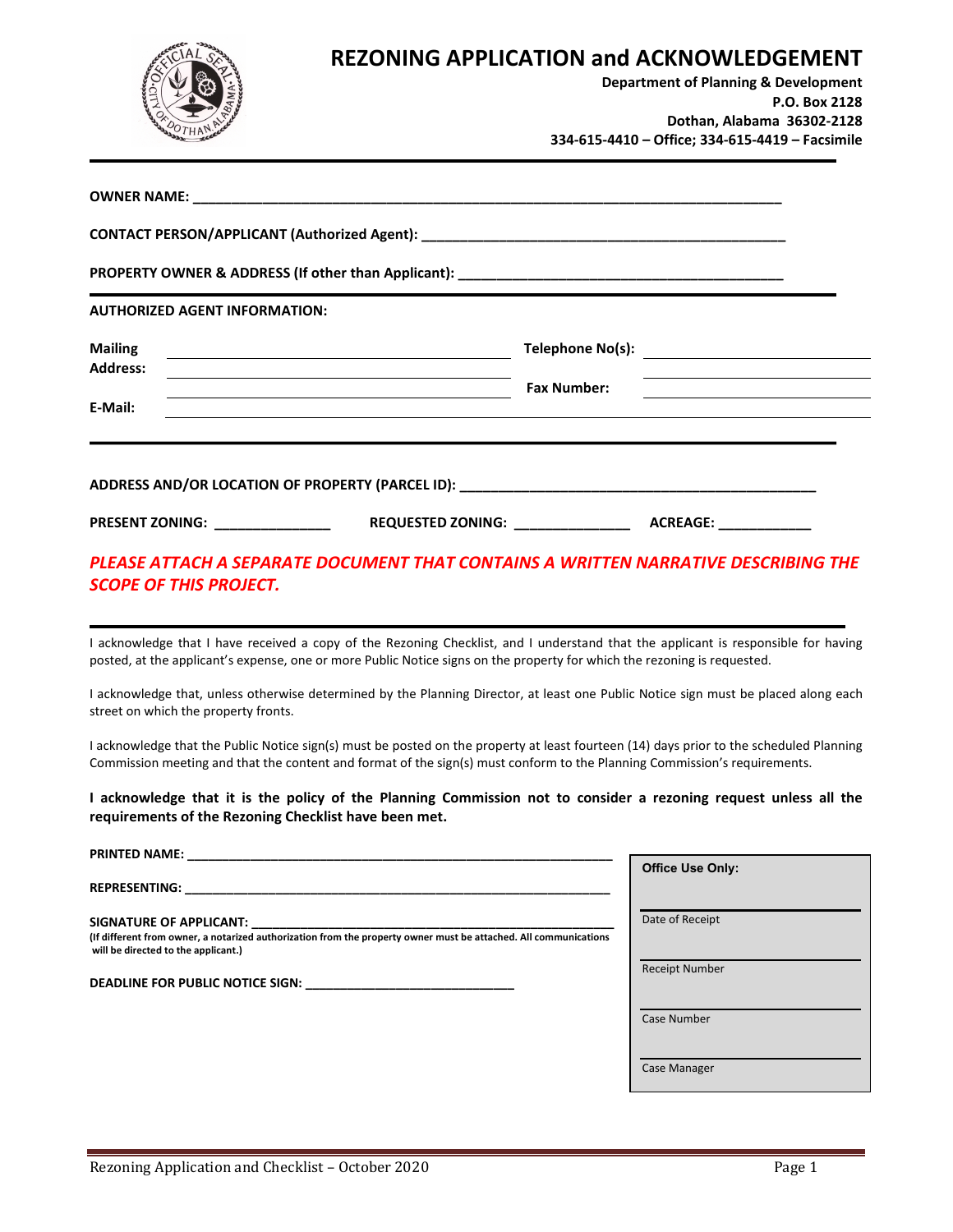

# **REZONING APPLICATION and ACKNOWLEDGEMENT**

**Department of Planning & Development P.O. Box 2128 Dothan, Alabama 36302-2128 334-615-4410 – Office; 334-615-4419 – Facsimile**

Note to the reader: The following checklist is provided for the purpose of assisting in the preparation of a rezoning application. It is not a substitute for the actual ordinance text which can be found in Article IV Amendment and Rezoning Procedure. This checklist may be amended without notice.

#### Link to Article IV. – Amendment and Rezoning Procedure

[https://library.municode.com/al/dothan/codes/code\\_of\\_ordinances?nodeId=PTIICOOR\\_CH114ZO\\_ARTIVAMREPR.](https://library.municode.com/al/dothan/codes/code_of_ordinances?nodeId=PTIICOOR_CH114ZO_ARTIVAMREPR)

*A completed application for the rezoning of property must be submitted to the secretary of the planning commission by the second Friday of the month either by mail (PO Box 2128 Dothan, AL 36302 or delivered to 126 N. St. Andrews St., Room 305 Dothan, AL 36301). Upon determination that the application is sufficient, the petition for rezoning will be placed on the following month's public hearing agenda. The Planning Commission meets in regular session on the third Wednesday of each month, unless otherwise noted in their official meeting calendar. Meetings of the Planning Commission are held at 9:00 a.m. in the City Commission Meeting Room, Room 203, Second Floor of the Civic Center, 126 N. St. Andrews St.*

**Please read and initial the following checklist as you proceed through the process. If it is not applicable, please indicate N/A.** 

- 1. A completed Rezoning Application, which shall include the location and acreage of land to be rezoned;
- 2. List of names and mailing address for all adjacent property owners on all sides and across the street according to the official tax records of Houston County. List may be obtained from the Revenue Commissioner's office at the Houston County Administrative Building, 462 North Oates Street, Fifth Floor;
- 3. \$100.00 filing fee, plus \$10.00 per acre not to exceed \$250.00 (checks payable to the City of Dothan).
	- (Ex. 1.23 acres is calculated as follows: \$100.00 + \$12.30 (1.23 X \$10.00) = \$112.30);
- 4. CD of Rezoning map in .pdf format
	- 5. **Map required.** The application shall be accompanied by the following:
		- (1) **Paper copies.** Eight (8) copies of a map drawn by a surveyor licensed in the State of Alabama of the property proposed to be rezoned, to a scale suitable to fit on a twenty-four inch by thirty-six inch (24" X 36") sheet. The map shall show distances, bearings, legal description, all surrounding zoning, property as is and state the proposed rezoning is from \_\_\_\_\_\_\_\_ district to \_\_\_\_\_\_\_\_ district.
		- (2) **Digital copy.** A digital copy of any maps submitted for review, in .PDF or .JPG format.
		- (3) **Vicinity map.** A map identifying the exact location of the property to be rezoned, illustrating a one-half (½) mile radius from the site, drawn on the rezoning map or submitted as an attachment.
	- 6. **Legal description required.** The application shall be accompanied by the following:
		- (1) **Paper copies.** A written legal description of the property to be rezoned written on paper copies of proposed rezoning maps or submitted on a separate sheet and labeled as an attachment to the maps.
		- (2) **Digital copy.** A legal description of the property to be rezoned, submitted in electronic media in .doc format.
- 7. A PUBLIC NOTICE sign must be erected at the applicant's expense no less than 14 days prior to the Public Hearing Date. The applicant will be responsible for making sure the sign is erected and displays the correct information. **The PUBLIC NOTICE sign must be placed on all street frontages for proper notification of adjacent property owners.**
- 8. Upon recommendation of rezoning to the Board of City Commissioners by the Planning Commission, the proposed rezoning ordinance notice will be published in the newspaper for two consecutive weeks with the last publication date being no sooner than fifteen (15) days prior to the City Commission Public Hearing of the proposed rezoning ordinance. The applicant upon notification will pay the cost of publication, as determined by the newspaper based upon the size of the proposed rezoning ordinance by words and map, to the City through the Secretary of the Planning Commission. The process will be held until the cost of the publication is paid.
	- Upon passage by the City Commission, a synopsis of the approved ordinance will be legally advertised one final time in the newspaper. The cost of this advertising will be the responsibility of the applicant as determined by the City Clerk's office.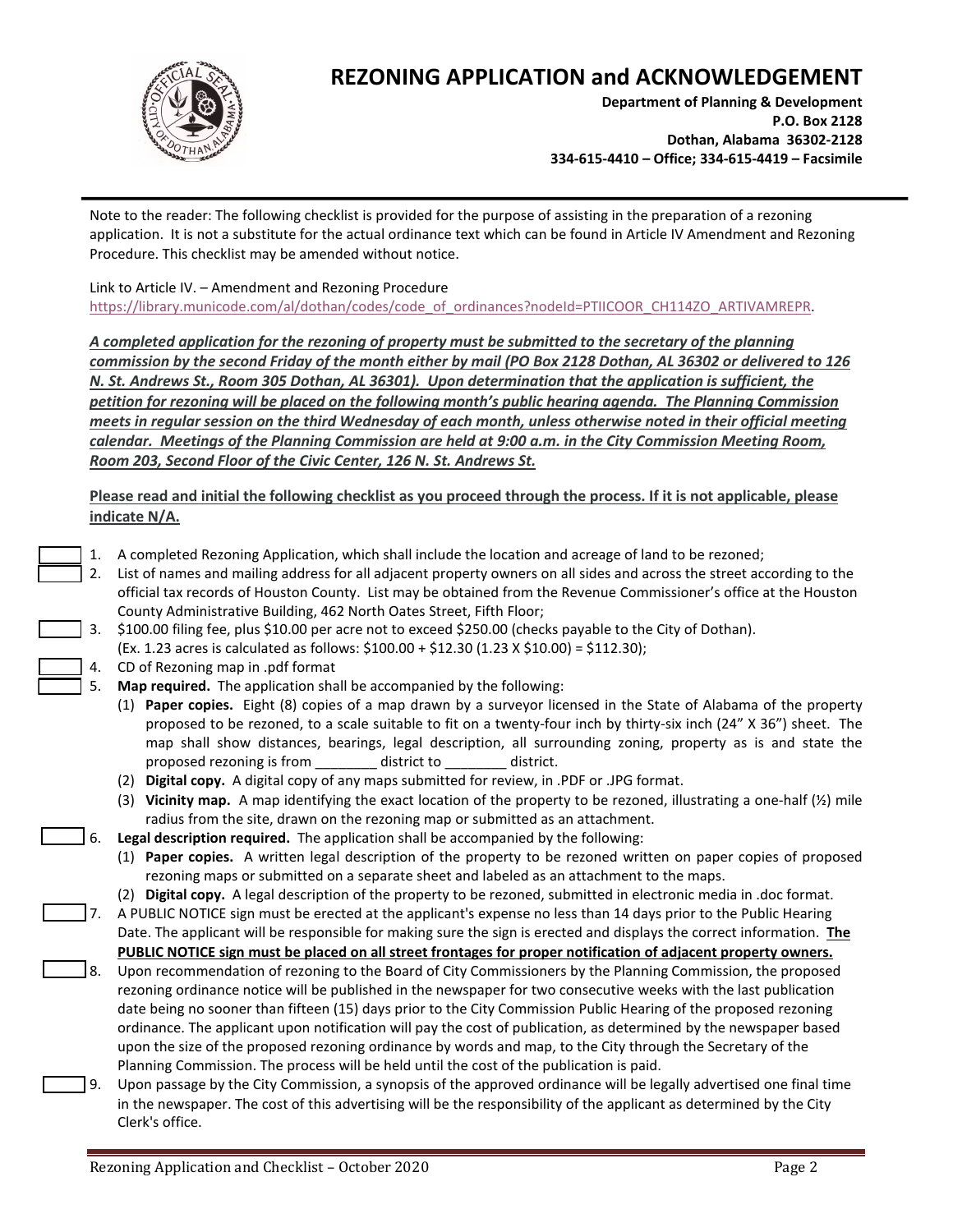## **SIGN SPECIFICATIONS DEPARTMENT OF PLANNING & DEVELOPMENT**

#### **BOARD**

The sign shall be painted in black letters on a white background on a 4' x 8' sheet of plywood at least  $\frac{1}{2}$ " thick or with sufficient bracing to make the sign stable. The sign shall be of sufficient quality that it may be easily read from the street and shall be placed at the front of the lot using no less than 2' x 4's for posts.

#### **LETTERS**

A three-inch space shall be between each line. The words PUBLIC NOTICE shall be in six-inch high letters with each remaining line in three-inch high letters. Letters shall be one and one-half inch in width with the letter "I" at least one inch in width with appropriate spacing between words. There is a maximum of 48 letters per line. This takes 72 inches leaving 24 inches for the margin and appropriate spacing.

#### **RULES**

The sign shall be erected on the lot no less than 14 days in advance of the Planning Commission meeting day at which the request is to be considered. The sign shall remain erect until the day after the meeting in which the applicant will be responsible for removing the sign from the site. Any tabled items from the agenda until the next month will need to have the sign changed to note the new date.

#### **Any failure to adhere to the above specifications would result in the failure of the applicant's request to be considered by the Planning Commission.**

#### **EXAMPLE OF REZONING PUBLIC NOTICE SIGN**

(SIGN MUST BE 4' X 8')

#### **PUBLIC NOTICE**

NOTICE IS HEREBY GIVEN THAT THE PLANNING COMMISSION OF THE CITY OF

DOTHAN WILL, ON WEDNESDAY, *MONTH, DAY YEAR*. AT 9:00 A.M., CONSIDER

THE REZONING OF THIS SITE FROM \_\_\_\_\_\_ DISTRICT TO \_\_\_\_\_\_ DISTRICT.

PLANNING & DEVELOPMENT OFFICE

(334) 615-4410